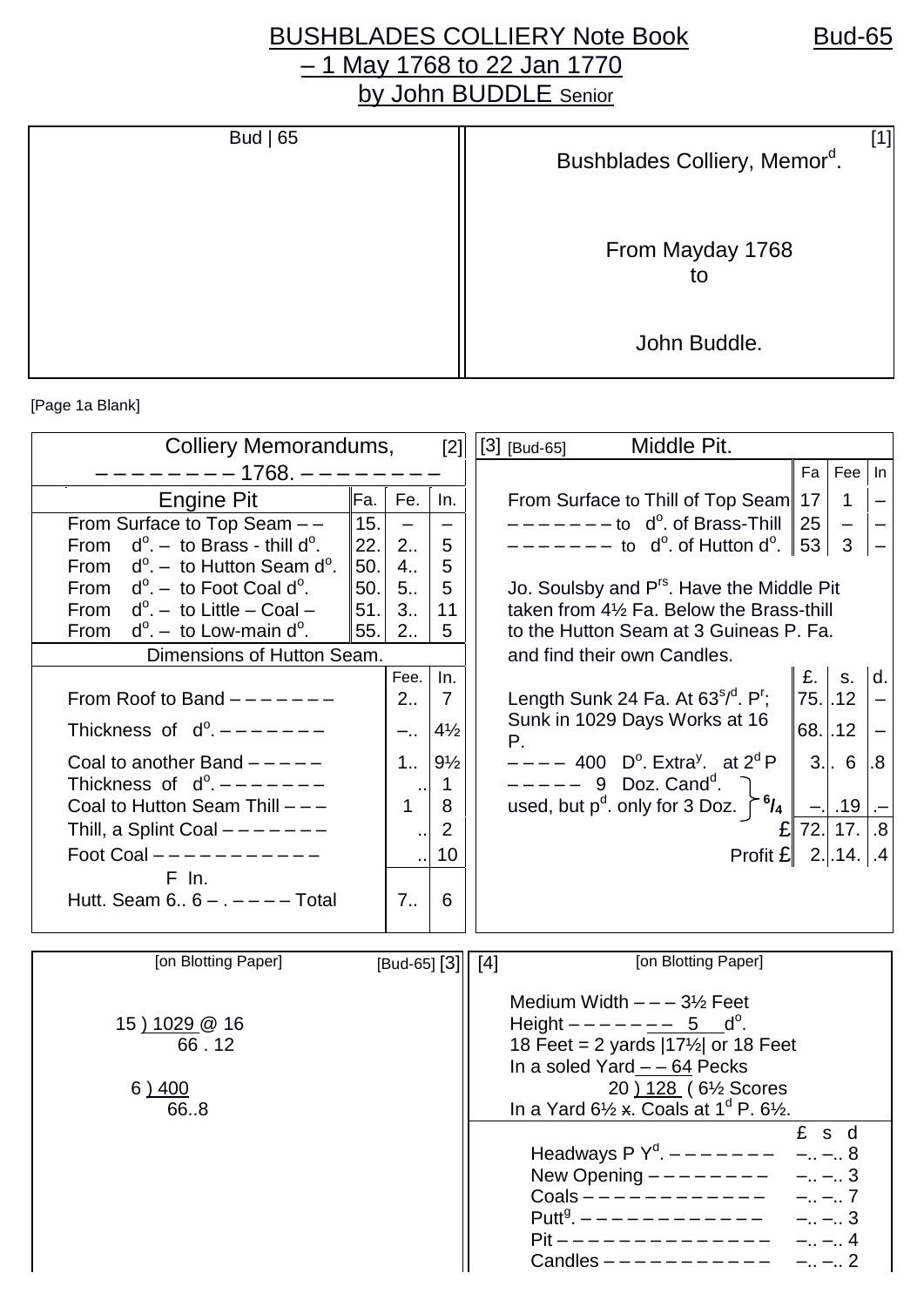|                                                                                                                                                                                                                                                                                                                                                                                                                                                                                                                                                                                                                                                                                                                                                                                            | If comm. Head <sup>s</sup> . $E - 2.3$<br>All: $\frac{1}{3}$ more for Drift <sup>g</sup> .                                                                                                                                                                                                                                                                                                                                                                                                                                                                                                                                                                                                                                                                                            |
|--------------------------------------------------------------------------------------------------------------------------------------------------------------------------------------------------------------------------------------------------------------------------------------------------------------------------------------------------------------------------------------------------------------------------------------------------------------------------------------------------------------------------------------------------------------------------------------------------------------------------------------------------------------------------------------------------------------------------------------------------------------------------------------------|---------------------------------------------------------------------------------------------------------------------------------------------------------------------------------------------------------------------------------------------------------------------------------------------------------------------------------------------------------------------------------------------------------------------------------------------------------------------------------------------------------------------------------------------------------------------------------------------------------------------------------------------------------------------------------------------------------------------------------------------------------------------------------------|
| [4] 1 <sup>st</sup> . Drift from Engine to Middle Pit<br>in the Hutton Seam.<br>1768. June 9. Let the above at $3s/2d$ P Yard<br>to the Middle Pit Drift 86 Y <sup>d</sup> .<br>The first 20 Yards to be under the Band<br>and $1\frac{1}{2}$ Yards wide, the Remainder of<br>the Distance 1 Yard Wide.<br>The Owner finds<br>Bankmen and Drivers & Sharping.<br>The Undertakers find<br>Labour, and Candles.<br>Drive and compleat a Sufficient Kit.<br>Calculation for Lett <sup>9</sup> . The above.<br>$1^{\rm s}$ $8^{\rm d}$<br>Hewing per Yard<br>Coal ---- $d^0$ ------- - - $6\frac{1}{2}$<br>Putting $--- d^{\circ}$ . $------$<br>$ \ldots$ 4<br>$Rit$ – – – – – d <sup>o</sup> . – – – – – – –<br>$-$ 3<br>Candles $-$ - $d^0$ . $        \ldots$ 21/ <sub>2</sub><br>$Sh_3.0$ | [5] Observations on the afores <sup>d</sup> . Bargain.<br>£. s d.<br>13 9 2<br>Length 85 Yards $-$ - at 3 <sup>\$</sup> /2 <sup>d</sup> P.<br>2 Doz. Candles ded <sup>t</sup> . at 6/4 P.<br>$-128$<br>12 16 6<br>Drove by 6 men, in 127 Days<br>each 2 Men 6 Hours down<br>each Shift and made P. Shift<br>$2^{\text{s}}$ / 0 $\frac{\text{V}}{\text{s}}$ <sup>d</sup> P. fore a good Bargain! J<br>Candles P Yard, between $1\frac{3}{4}$ & $2^d$ .<br>N.B. They drove the 20 Yards of 1 1/2 Y.<br>wide Drift in 31 Days and made<br>$2^{\text{s}}$ 0 $\frac{1}{2}^{\text{d}}$ P. Shift, including the Candles.<br>If the above had been drove and the<br>Drifters had Struck the Coals, it wou <sup>d</sup><br>have cost P Yard as under, viz.<br>$4^{S}/9^{d}$ , ---------------- |
| Observations on a Bargain of Boring<br>[6]<br>From below the Brass-thill, to the<br>Hutton – Seam in June 1768. $---$<br>------ Jo. Soulsby Borer. ------<br>£ s d<br>2 $\frac{1}{2}$ Fath <sup>s</sup> . $-$ - at $7^{s}/$ - <sup>d</sup> P -176<br>5 $d^0$ . $- - -$ at 10/6 P. 2.12.6<br>$d^{\circ}$ . $---$ at 14/ - P. 310<br>5<br>1<br>$d^{\circ}$ . $---$ at 17/6 P. $---$ 17.6<br>They expect to have $\frac{1}{2}$ d <sup>o</sup> . at d <sup>o</sup> P.<br>thro' the Grounds<br>Use Their Wages – – £ $\frac{-.89}{-.863}$<br>They bored the above<br>£ 5188<br>Distance in 89 Days<br>at 16 <sup>d</sup> P. Day $---$ J<br>£ 2 77                                                                                                                                               | [Bud-65] Mem. of a Boring from the Small Coal<br>[7]<br>Thill, to the Low Main Coal in the<br>Engine Pit.<br>Fa F. In.<br>£ s d<br>Dist <sup>ce</sup> . $- - 4$ 1 6 at $3^{\circ}/6^{\circ}$ P; $-.1410\frac{1}{2}$<br>Bored in 10 Days at $\frac{1}{4}$ P<br>$-.134$<br>$-. 1 6\frac{1}{2}$<br>JB. There was 1 Fa. of Box.<br>Acc <sup>t</sup> . of Stone below the Foot-Coal Thill<br>Fa F. In.<br>Thill Stone $---------$<br>0.2.6<br>Little Coal $---------$<br>$0 2 -$<br>$0 1 -$<br>Calm Post $---------$<br>$0 -  -$<br>Blue Stone $---------$<br>$0 - 6$<br>White Stone $---------$<br>$1 2 -$<br>Coal (Low-main) $------$<br>1 2 6<br>Fa. 3. $4.\overline{6}$                                                                                                                |
| Mem. of a Bargain of Sinking in the Engine [8]<br>from 17 In. below the Foot Coal. $---$<br>£ s d<br>Fa F. In.<br>Dist <sup>ce</sup> . $-$ - 1 1 6 at $6^{\circ}/$ - P $-$ 710<br>Candles 19 lb. deduct $---$ - 9.9<br>£ $7.1 - .3$<br>Performed in 70 Days at $16^d$ P;<br>4.13.4<br>Profit £ 2 611<br>Mem. of another d <sup>o</sup> . from the End of last<br>to 4½ Feet below Lowmain Coal.<br>Fa F. In. $E$<br>£ s d                                                                                                                                                                                                                                                                                                                                                                  | A. Barg. Boring from Hutt. Seam D <sup>t</sup> . [Bud-65]<br>[9]<br>to the Low Main Coal. $---------$<br>£ s d<br>To Bore and Find Candles. $- -$ 1 1<br>Performed in 13 Days at $16^d$ P $\overline{\phantom{a}-.174}$<br>Candles $---------$ - 1<br>$E = .18.4$<br>Cleared $E - 2.8$                                                                                                                                                                                                                                                                                                                                                                                                                                                                                                |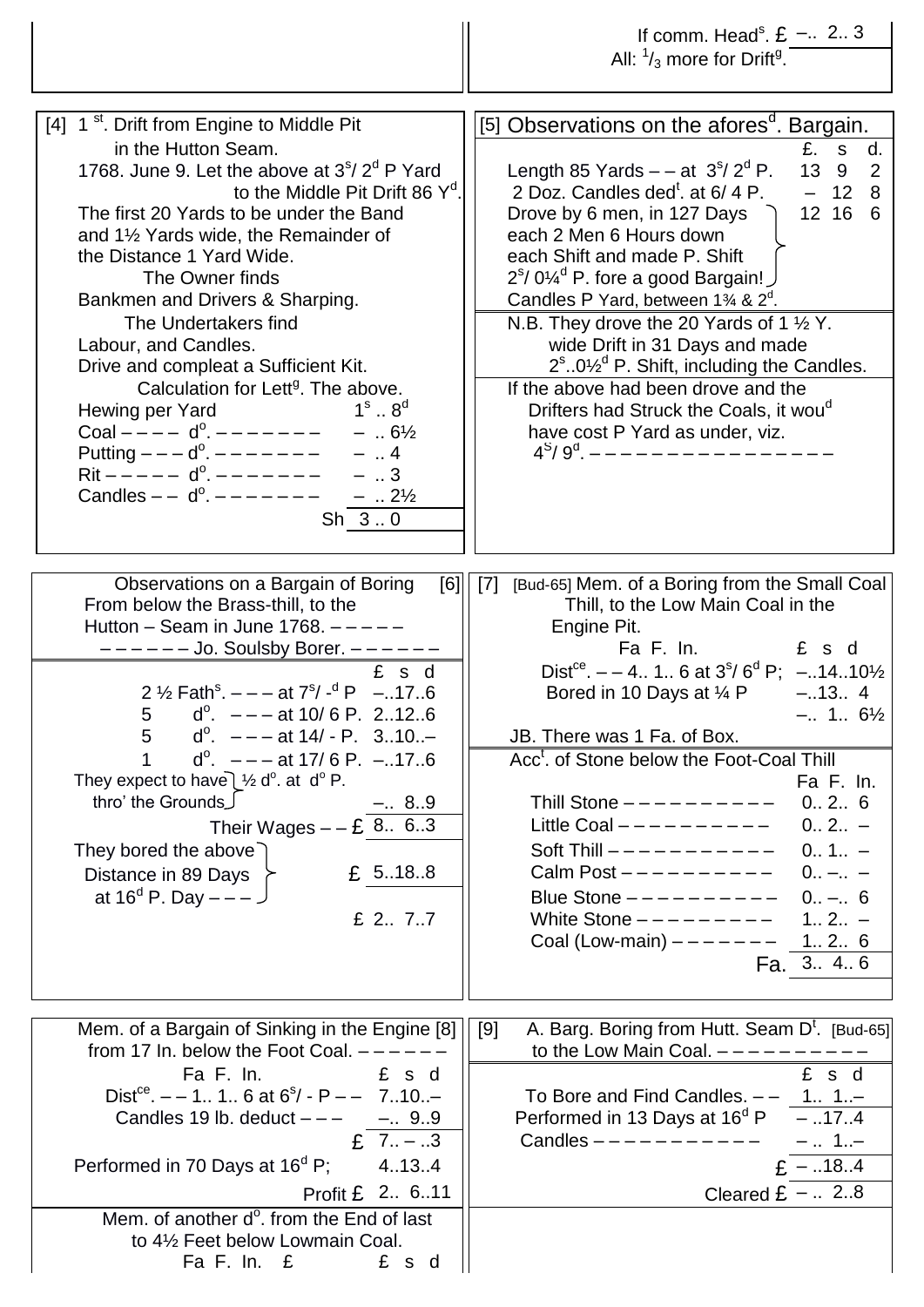| Distance $-3$ . 2. 6 at 6 P $ -$ 20.10. $-$<br>Consideration $------$<br>£ 2111. $-$<br>Can. 26 – lb. ded <sup>t</sup> . at $6\frac{1}{2}$ <sup>d</sup> . P. – 139<br>£ 20.17.3<br>Performed in 225 Days at $16^d$ P £ 15 - -<br>Profit £ 5173 |                                                |
|------------------------------------------------------------------------------------------------------------------------------------------------------------------------------------------------------------------------------------------------|------------------------------------------------|
| [on Blotting Paper]                                                                                                                                                                                                                            | [on Blotting Paper]<br>[Bud-65]                |
|                                                                                                                                                                                                                                                | $[9]$    $[10]$                                |
| Fa F. In.                                                                                                                                                                                                                                      | Vent. Onsett <sup>g</sup> . Computes.<br>£ s d |
| Dist <sup>ce</sup> . $--- 3.4.6$                                                                                                                                                                                                               | Use 4 lb. Candles for                          |
| Work. $H^t$ . $-- -.$ 2 $-$                                                                                                                                                                                                                    | 12 Scores $---$ [<br>$-$ 2 1                   |
| $F. 4 - .6$                                                                                                                                                                                                                                    | One Man Work. $---$<br>–   111                 |
| 4 Fa. at $3/6$ P $-$ 14 -                                                                                                                                                                                                                      | $E - 4. -$                                     |
| Foot Coal & Drown'd                                                                                                                                                                                                                            |                                                |
| Hutt. Seam &c. $-$ -<br>$-  - .10$                                                                                                                                                                                                             | Should be P. Score $- -  -  4$                 |
| $1^{\mathsf{F}} \cdot .9^{\mathsf{In}} - \mathsf{at} \, \mathrm{d}^{\mathsf{O}} \cdot \; \mathsf{I}$                                                                                                                                           | $1\frac{1}{2}$                                 |
| Cutt <sup>g</sup> . Roofs $---$ - - - -                                                                                                                                                                                                        | $2\frac{1}{4}$                                 |
| Candles $------$                                                                                                                                                                                                                               |                                                |
| -  –  6                                                                                                                                                                                                                                        | $\frac{3}{2}$                                  |
| - 19 4                                                                                                                                                                                                                                         | $7\frac{3}{4}$                                 |
|                                                                                                                                                                                                                                                | $2\frac{1}{4}$                                 |

 $3 =$ 

[Text between Red Bracket [ ] aligned Transversely]

| Prices of Coal Work in the Venture<br>Hew <sup>g</sup> . (with 16 P. Corf) P. Score $-$<br>Onsett. & find. Candles $-$ d <sup>o</sup> . $-$<br>Laying out Bords from $1\frac{1}{2}$ <sup>d</sup> to $\ell$<br>$3 Y^{ds}$ . Wide – P Bord – $\int$<br>Headway (below Dike) P $Y^d$ . --<br>$d^{\circ}$ . – – (above d <sup>o</sup> .) P. Y <sup>d</sup> ; – –<br>Levels 1 Foot at Beginning &<br>to go out at Nothing $--- \succeq$<br>P Yard $------$<br>$D^{\circ}$ . 2 Feet d $^{\circ}$ .<br>$D^{\circ}$ . 1 Yard d <sup>o</sup> .<br>Onsetting P Score Shou'd be - - | s d<br>1.4<br>$-$ 4<br>$-6$<br>$- \dots 6$<br>$-$ 8<br>$-$ 4<br>$-6$<br>$-$ 8<br>$-$ 4 <sup>d</sup> | The Bargain of Low-main Coal<br>[10]   [11]<br>[Bud-65]<br>in the Engine Pit $---$<br>s d<br>Hewing $---------$<br>1.7P.<br>[Β<br>Putting $---------$<br>$-.6 P.$<br>$\mathbf O$<br>Candles $------$<br>$-.2 P.$<br>r<br>P; yard 23<br>d1<br>s d<br>Hewing $---------$<br>[He<br>$-$ 8<br>$Coals$ - - - - - - - - - - -<br>$- 8$<br>ead<br>$- 2$<br>wa<br>Candles $------$<br>$-2$<br>$\mathsf{vs}$<br>Per Yard $E -1.8$<br>Let $\int$ The Bords $--- 2^s$ $6^d$<br>$\Box$ The Headways 2 – $\Box$ P. Yard<br>N.B. They drive 12 In. Level in N.Heads<br>and Loose all Bords to that Level.<br>N.B. Air, and Water are Objections.<br>They afterw <sup>ds</sup> . Abated $3d$ P Yard in the Bords and |
|--------------------------------------------------------------------------------------------------------------------------------------------------------------------------------------------------------------------------------------------------------------------------------------------------------------------------------------------------------------------------------------------------------------------------------------------------------------------------------------------------------------------------------------------------------------------------|-----------------------------------------------------------------------------------------------------|-------------------------------------------------------------------------------------------------------------------------------------------------------------------------------------------------------------------------------------------------------------------------------------------------------------------------------------------------------------------------------------------------------------------------------------------------------------------------------------------------------------------------------------------------------------------------------------------------------------------------------------------------------------------------------------------------------|
|                                                                                                                                                                                                                                                                                                                                                                                                                                                                                                                                                                          |                                                                                                     | only took up the Stone Barroway Breadth.                                                                                                                                                                                                                                                                                                                                                                                                                                                                                                                                                                                                                                                              |
| [on Blotting Paper]<br>Hew. P. Score $--- -2s . 8d$<br>A 3 $Y^d$ . Bord, and 1 $Y^d$ .<br>Length - - 12 Corves<br>$20$ [ ] : $2^{\text{s}}$ 8 <sup>d</sup> :: 12<br>$32 (1^{\circ}.7^{\circ}$                                                                                                                                                                                                                                                                                                                                                                            | [Bud-65] [11]                                                                                       | Let a Bargain of Levels in the<br>[12]<br>Hutton S. Drift from Engine to the<br>Middle. $- - - - - - - - -$<br>Depth $---1$<br>$\ln$<br>Width Top $-1$ Yard $\cap$ Coal –<br>12<br>$d^{\circ}$ . Bott. 12 Inches $\int$ Stone –<br>24<br>36<br>To drive, find away the St[uff] and                                                                                                                                                                                                                                                                                                                                                                                                                    |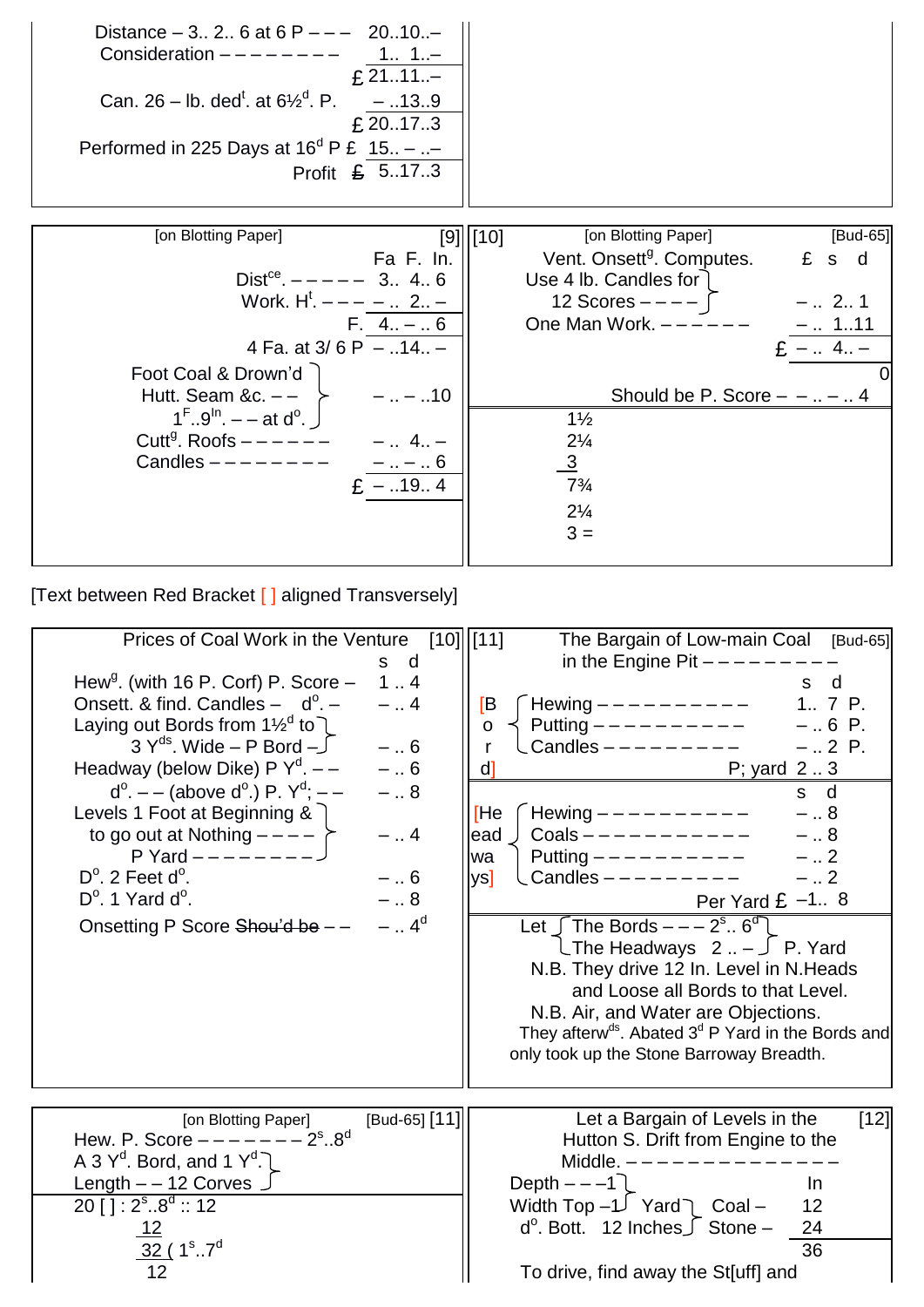| <u>n</u><br>144<br><u> 140</u>                                                                                                                                                                                                                                                                                                                                                                                                                                                                                                                                                                                                                                                                                                                                                                                                                                                                                                                                                                     | Find Candles P. Yard $---18d$ .<br>Cleaning the Sludge $---2$ Shifts<br>£s<br>d<br>52 Yards at $18^{\circ}$ P. $---$<br>$318 -$<br>2 Days more $---$ - - - - -<br>$-.28$<br>$4 -  8$<br>78 Days Wrought at $16^d$ P. - 5 4 -<br>15 lb. Candles - at $6^{\circ}/2^{\circ}$ P - 7 $8\frac{1}{2}$<br>£ $5.11.8\%$<br>They shou'd have had $2^{\circ}/2^{\circ}$ P. Yard.                                                                                                                                                                                                                                                                                             |
|----------------------------------------------------------------------------------------------------------------------------------------------------------------------------------------------------------------------------------------------------------------------------------------------------------------------------------------------------------------------------------------------------------------------------------------------------------------------------------------------------------------------------------------------------------------------------------------------------------------------------------------------------------------------------------------------------------------------------------------------------------------------------------------------------------------------------------------------------------------------------------------------------------------------------------------------------------------------------------------------------|-------------------------------------------------------------------------------------------------------------------------------------------------------------------------------------------------------------------------------------------------------------------------------------------------------------------------------------------------------------------------------------------------------------------------------------------------------------------------------------------------------------------------------------------------------------------------------------------------------------------------------------------------------------------|
| Middle Pit.<br>$[13]$<br>1768.<br>£ s d<br>Nov. 1. A Large Ring making<br>in Strong Stone above<br>$112 -$<br>H. Seam Middle Pit<br>$cost - 24$ Days at $16^d$ P.<br>Bor <sup>g</sup> . 3 Fa. Slope Hole<br>cost – 16 Days at $16^{\circ}$ P. $\int$ 1 1 4<br>Cleading up ditto cost<br>6 Days at $16^{\circ}$ P. $\overline{\phantom{1}}$<br>$-.8 -$                                                                                                                                                                                                                                                                                                                                                                                                                                                                                                                                                                                                                                              | [on Blotting Paper Crossed Out]<br>[Bud-65]<br>$[14]$<br>Hutt. Seam Middle.<br>1 Yard Head <sup>s</sup> . Yields 11 7<br>$E$ s d<br>24 Peck Corves at $20^{\circ}$ P $\sqrt{ }$ -11<br>Driving $------------$ - 8<br>Extraord <sup>y</sup> . $---------$<br>$-.2$<br>Putting 9 (a 16 P. Cors) $---$<br>$-.5$<br>£ 2 2<br>Candles $-- ---$<br>$-.2$<br>On Acc <sup>t</sup> . of<br>2 4<br>1 Yard Bord will<br>£ s d<br>$-.1.6$<br>Yield 18 Corves $-J$<br>$- - . 4$<br>Driving ——————————————<br>$\text{Extra}^{\overline{y}}$ , - - - - - - - - - - - - -<br>$- - 2$<br>Putting 9 (a 16 P. Cors) $---$<br>$- - 8$<br>$Can' -- -$<br>$- - 2$<br>$-.2.10$<br>Wrong! |
| A Calculation for Letting the Head <sup>s</sup> . [14] [15]<br>and Bords, in the Hutton-Seam Middle<br>Pit. $---$ Bushblades Coll <sup>y</sup> . $---$<br>Headways, P <sup>r</sup> . Yard.<br>1 <sub>1</sub><br>At $6^{\text{F}}$ $6^{\text{In}}$ . dd <sup>t</sup> Band 4 <sup>In</sup> . Rem <sup>s</sup> .<br>£ s d<br>neat $H^t$ . $-$ 6 Feet 2 In.<br>1 yard will yield 8 Corves, viz <sup>t</sup> . L<br>24 Pecks, at $P^{r}$ . $x - - -  \Box$<br>$- - 9$<br>$-. - .10$<br>1 $D^{\circ}$ . — — — Driving — — — — — — — —<br>Putt <sup>g</sup> . With a 16 P. C. $---$ — — —<br>$-,-,-1$<br>New Opening Allow <sup>ce</sup> . $---$ - - - -<br>$-. - . 3$<br>Candles $---$<br>$- - 2$<br>$E - 2.5$<br>£ s d<br>2.<br>Bord P Yard.<br>1 Yard will yield 16 Corves<br>at 22 P. $x - - - -$<br>$-.16$<br>$- - 4$<br>Driving $- - - - - - - - - - - -$<br>Extr. For new Opening<br>$-. - 3$<br>Putting $w^{th}$ . 16 P. Cors $---$<br>$- - 7$<br>Candles $------------$<br>$- - 2$<br>$E - 2.10$ | The last 8 Fa. In the Middle Pit<br>[Bud-65]<br>Sinking, next the Hutton Seam<br>Lay in as follows,<br>Per Fath.<br>£ s d<br>Workmanship $--- - - - 4.10. -$<br>Hacks uphold <sup>9</sup> . $--- - -$ - 8 -<br>Wedges $-d^0$ . $--- - -  -. 4 -$<br>Candles $---------$ - 4 -<br>N.B. The Air was bad and wasted<br>Candles much.<br>If the Coal had not been included<br>the Prices would have been.<br>$\sin k^{9}$ , $--------$ 5 -  -<br>Hacks $---------$ - 9 -<br>Wedges $---------$ - 5 -<br>Candles $- - - - - - - -$<br>$- 5 -$<br>N.B. The Stone was all Green Post<br>but 1 Fa. and very coarse.                                                       |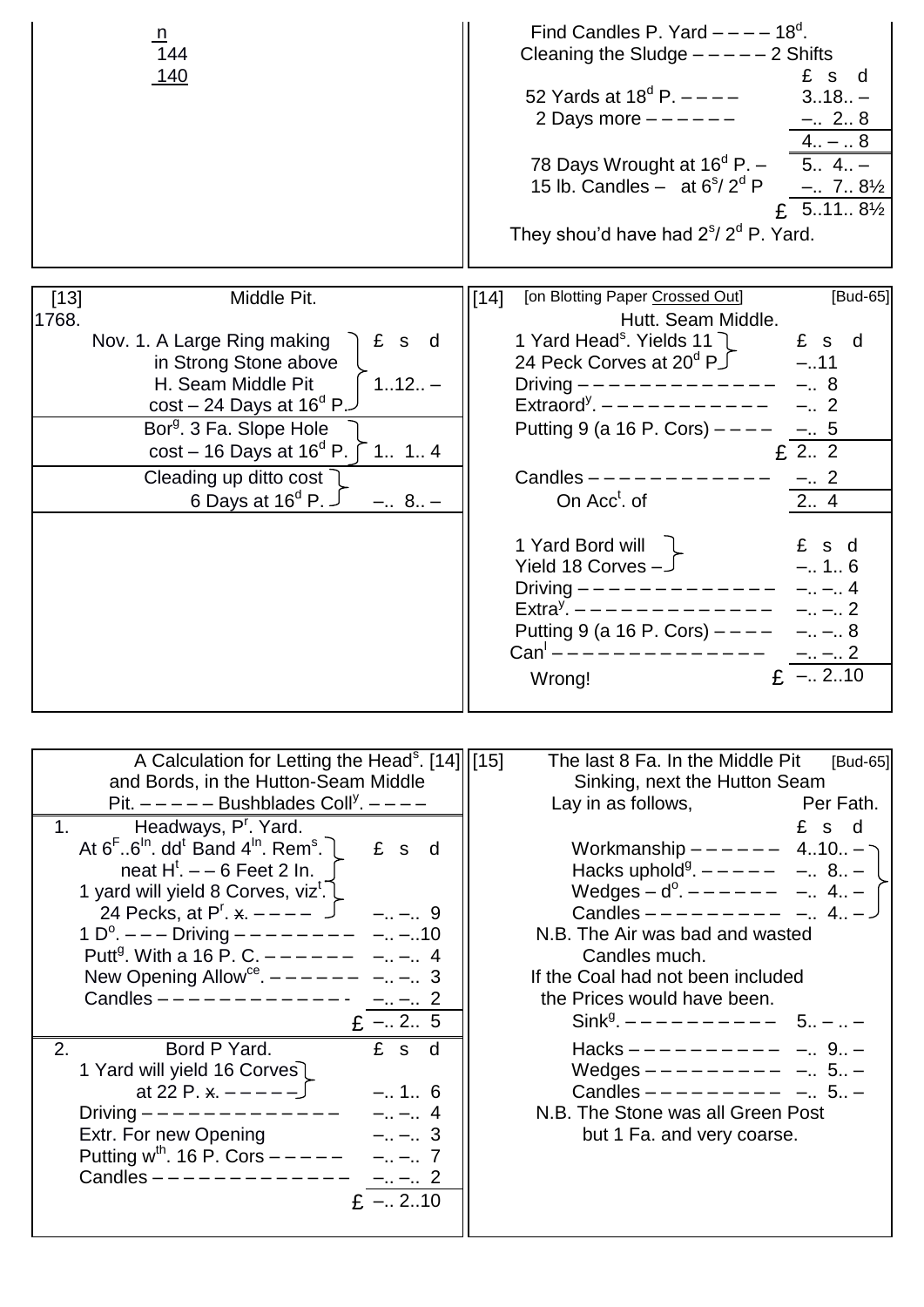| [16]<br>[Bud-65] Rooming down a Hole with a<br>4 Inch Cheicel & Leaders, from<br>the Hutton Seam to the Low<br>Main Coal 4 Fa. distance.<br>To Room-down & Find<br>£ s d<br>136<br>Candles $-- \Box$<br>Performed in 14 Days, and $\bigcap$<br>$1^{\circ}/ 8^{\circ}$ .<br>got badly forward, & made $\succ$<br>P. Day $------$<br>Prices that shou'd Work the Hutton<br>Seam by Yard.<br>s d<br>2 6.<br>Headways<br>3 6.<br><b>Bord</b><br>P <sup>r</sup> John Curr.                                                                                                | Jos Soulsby & $P^{rs}$ . had for widening the [17]<br>Middle Pit Meetings, a Hard Stone, 5 In.<br>Cansh, 3 Yards, and laying and $E$ s d<br>drawing all Scaffolds $--- - -$ 1 4 0<br>They made 18 <sup>d</sup> . P. Shift.<br>N.B. They asked 17s6 <sup>d</sup> P.Fa.<br>They also have a Slope Hole to bore in<br>the above Pit, from the Meetings, on the<br>following Conditions, viz.<br>For 10 Fa. $--- 3^{s}/6^{d}$ P. Fa $\bigcap$<br>$3/- P$<br>5 d <sup>o</sup> . more – 6/6 P d <sup>o</sup> . $\succ$ Fa <sup>m</sup> .<br>$5 d^{\circ}$ . more $-9/6 P$ . d <sup>o</sup> . & c. Advance<br>£ s d<br>To make a Sufficient Ring $---$ 015<br>To make Room for Beut Gait -<br>$0 5. -$<br>To have 1 Yard Box allowed and 1/2<br>of the Remainder. & the Dist They bore<br>into the Coal. N.B. No Cand <sup>s</sup> . ment <sup>d</sup> :<br>The Hole made P. Day $--- 1^s/2^d$ .<br>The Ring $--- P$ d <sup>o</sup> . $--- - 1$ <sup>s</sup> /- |
|----------------------------------------------------------------------------------------------------------------------------------------------------------------------------------------------------------------------------------------------------------------------------------------------------------------------------------------------------------------------------------------------------------------------------------------------------------------------------------------------------------------------------------------------------------------------|----------------------------------------------------------------------------------------------------------------------------------------------------------------------------------------------------------------------------------------------------------------------------------------------------------------------------------------------------------------------------------------------------------------------------------------------------------------------------------------------------------------------------------------------------------------------------------------------------------------------------------------------------------------------------------------------------------------------------------------------------------------------------------------------------------------------------------------------------------------------------------------------------------------------------------------------------------|
|                                                                                                                                                                                                                                                                                                                                                                                                                                                                                                                                                                      | Length of Middle Pit Slope Hole from [18]<br>£ s d<br>Meetings.<br>10 Fa. $-$ - at 3/6 P. $-$ - $-$ 115 -<br>$5 d^{\circ}$ ; $- - at 6/6 P$ . $- - -$ 112 6<br>$5 d^{\circ}$ ; --at 9/6 P. --- 2 7 6<br>$\frac{4 \text{ d}^{\circ}}{2}$ ; --at 12/6 P. --- 210-<br>£ 8 $5. -$<br>24<br>Bored in 139 Days at $1^{\circ}/2^{\circ}$ P<br>8.2.2<br>Drivings in 6 Hours narr. Drift.<br>A man in the Hutton Seam, $-$<br>4 Feet Wide $- - 1\frac{1}{4} + Y^{ds}$ .<br>1 $Y^d$ . Wide $--- 1$<br>$d^{\circ}$ .                                                                                                                                                                                                                                                                                                                                                                                                                                                |
| Feb. 1769.<br>X<br>[Bud-65]<br>P. Reed and P <sup>rs</sup> . Drove 49 Yards of<br>North Headways in the Venture Pit<br>at 16 <sup>d</sup> . P Yard; in the Hard Coal Seam.<br>N.B. 1. They had their Coals but Stowed<br>them, till there was a Quantity<br>for the Barrowmen to take<br>away.<br>2. Bring pinched for Price they were<br>only a Yard wide.<br>3. They had a good Deal of Water<br>to deal with.<br>1 1/2 Yards Headway is a Mans -<br>common Days Work in the Hard<br>Coal Seam.<br>Some Men can drive from 3 to 4 Yards<br>in the Said Seam. $-$ - | March 1769. *<br>[19]<br>N. Winship and Part <sup>s</sup> . Have a Bargain<br>of 60 Yards of North Headways -<br>Drift in the Hard Coal Seam at 22 <sup>d</sup> P. Yard.<br>Note 1. They find their Candles.<br>2. they have their Coals and are<br>paid for Putting.<br>3. They have Levels to drive so that<br>they are not troubled with the<br>Water.<br>4. They have $6d$ P. Yard for 20 ln.<br>Level to go out at Nothing.<br>N.B. A Man shou'd drive more than<br>1 $\frac{1}{2}$ Yard per Day. $-$ -<br>Ap. 1. Let them 40 Yards more at<br>$2^{S}/4^{d}$ P. Yard.                                                                                                                                                                                                                                                                                                                                                                               |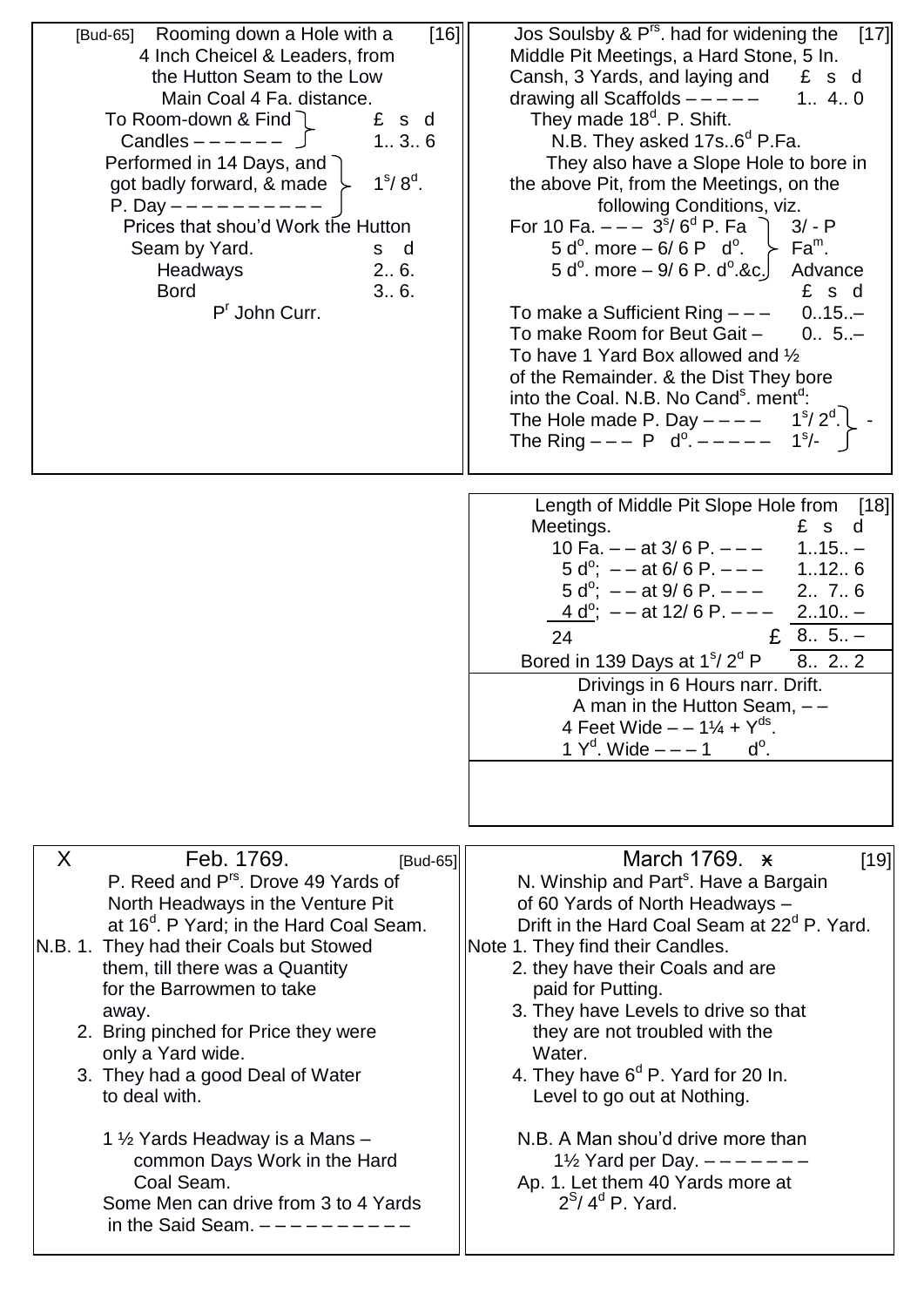| March 1769.<br>[20]<br>[Bud-65]<br>For Keeping the Hutton Seam Headways<br>constantly going in the Middle<br>Pit 18 <sup>d</sup> P. Yard. $---$ - - - -<br>Let the North Headway in do.<br>Pit and Seams for 20 Yards<br>at $3^{5/-d}$ P <sup>r</sup> . Yard.<br>The Hewers to have their Coals, find<br>their Candles, and keep the<br>Pump: - They put their Coals<br>to a Stowage Bord, and from<br>thence to the Shaft.<br>One Yard of Headways is a mo-<br>derate Days Work in the<br>Hutton Seam. $---$<br>They into the above Bargain drive Levels<br>to the Foot Coal Thill & have 22 <sup>d</sup> Per<br>Score for their Coals & Pulling them. | [on Blotting Paper]<br>For Letting the North Headways<br>in Middle Pit Hutton Seam.<br>s d<br>$1_{11} -$<br>Driving<br>Putting<br>–  3<br>Teeming & Filling-up<br>$-3$<br><b>Water Keeping</b><br>–  4<br>Candle<br>-  2<br>Per Yard $2. -$<br>If both were employed.<br>But there must be 2 Men at<br>once & it will cost P. Yard<br>$2^{S}/8^{d}$ . - - - - - - -<br>Let for 3 <sup>S</sup> /- <sup>d</sup> for 20 Yards.                                                                                                                                                                                                                                                                                                                                                                                                                    |
|---------------------------------------------------------------------------------------------------------------------------------------------------------------------------------------------------------------------------------------------------------------------------------------------------------------------------------------------------------------------------------------------------------------------------------------------------------------------------------------------------------------------------------------------------------------------------------------------------------------------------------------------------------|------------------------------------------------------------------------------------------------------------------------------------------------------------------------------------------------------------------------------------------------------------------------------------------------------------------------------------------------------------------------------------------------------------------------------------------------------------------------------------------------------------------------------------------------------------------------------------------------------------------------------------------------------------------------------------------------------------------------------------------------------------------------------------------------------------------------------------------------|
| For Letting the Middle Pit Hutton<br>Seam to Set-on P Score from<br>April to next Bind <sup>9</sup> . $---$<br>d.<br>Candles $--- - - 1\frac{1}{2}$<br>$Oil - - - - - - - - -$<br>$\frac{1}{2}$<br>Labour $------$<br>$\overline{2}$<br>Onsetters $--- -$ 1<br>5 P. Score<br>N.B. Something would be saved<br>in the Oil and Candles, which wou'd<br>advance the Overmans Wages.                                                                                                                                                                                                                                                                        | $[21]$  [22]<br>For keeping the Headway's going<br>[Bud-65]<br>constantly Night & Day in the<br>Hard Coal Seam we pay 11 <sup>d</sup> Per<br>Yard & for Narrow Bords 6 <sup>d</sup> Per<br>Ditto: - The Hewer has his Coals.<br>Sometimes we pay $1s / -d$ Per Yard. $-$<br>Narrow Bord in the Hutton Seam<br>Middle Pit when wet and much<br>Following Stone 8 <sup>d</sup> Per Yard.<br>Coal Dams in Middle Pit each 6 <sup>d</sup> .                                                                                                                                                                                                                                                                                                                                                                                                        |
| $[22]$<br>[on Blotting Paper]<br>Makings out of the North<br>Headways in Venture tow <sup>s</sup> .<br>Broom.<br>Con in<br>P. Day<br>First Bargain. $---$<br>Days<br>16 Yards Lev <sup>s</sup> . 20 In.<br>$2^{s}/ -d$<br>Deep at Crous at 6 <sup>d</sup> .<br>$\overline{4}$<br>Yards $---$ at 22 <sup>d</sup> P.                                                                                                                                                                                                                                                                                                                                      | April 1769. -- 16 Peck Corfs.<br>[23]<br>After N. Winship & $P^s$ . Had drove the<br>Bargain of 60 Yards in the Venture<br>towards the Broom, at $22d$ P. Yard,<br>They took 40 Yards more at $2s/4d$ P.<br>Yard, on the same Conditions as<br>on Page * They also drove<br>Levels $-$ - 20 Inches deep at $6^{\circ}$<br>$D^{\circ}$ below - 12 d <sup>o</sup> . - - at 4<br>Total $--- 32$ In. deep at $10^d$ P. Y <sup>d</sup> .<br>N.B. A Yard of the above Drift<br>will yield 4 or 41/2 Corves<br>of (16 Pecks Coals.)<br>They drove 18 Yards more and had no<br>Coals at $2^s/8^d$ P <sup>r</sup> . Yard which holed into<br>the Broom Waste. $---$<br>s. d.<br>They had for Putting $- - -$<br>$1 -$<br>$---$ - for Fitting being $\downarrow$<br>Small Coals $   4$ P.Score<br>-----for find <sup>g</sup> . Candles -<br>$-1.1$<br>15 |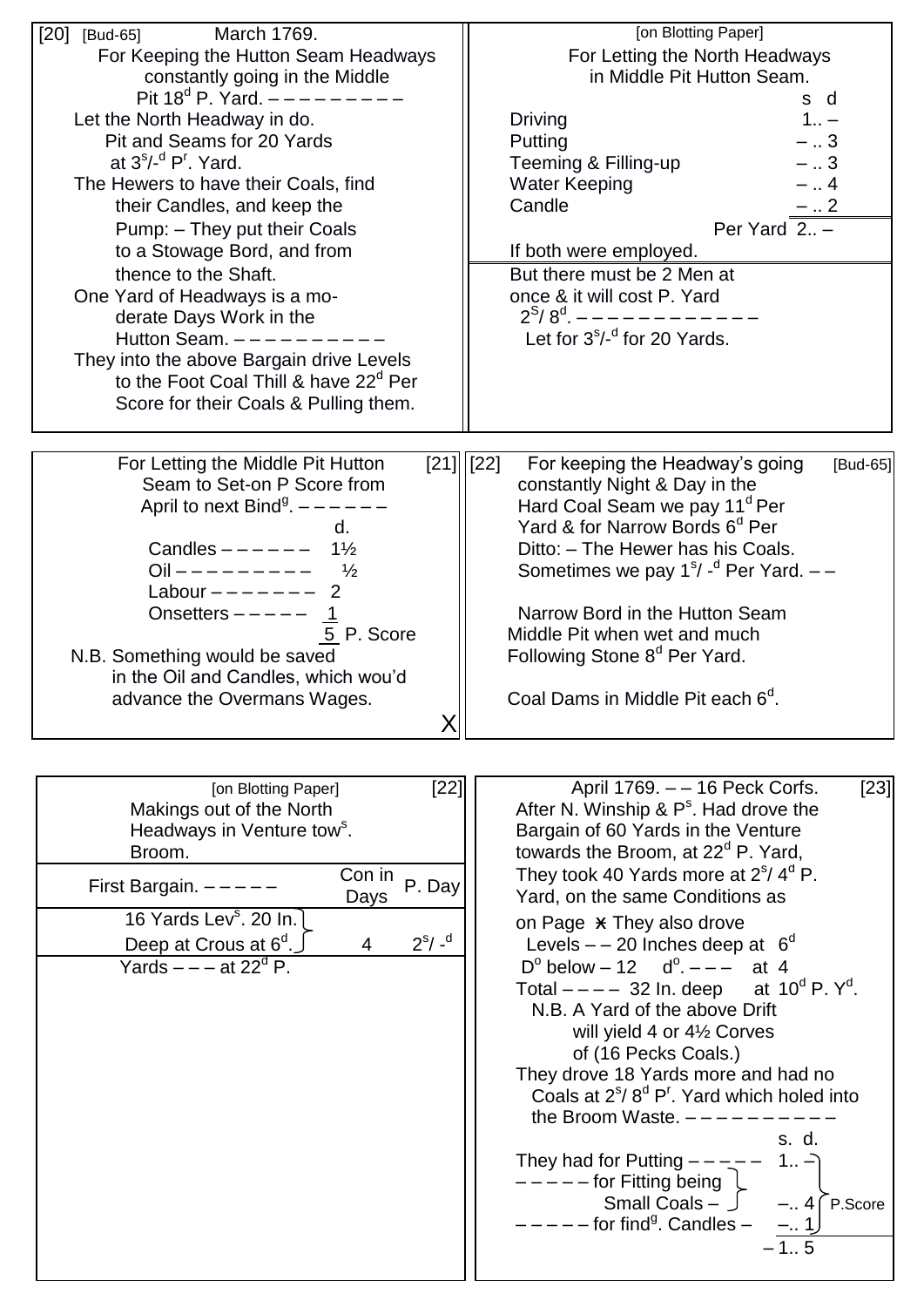| $[24]$<br>Apr. 1769.<br>[Bud-65]<br>After the 20 Yards of Hutton Seam<br>Drift was drove, they made it 30 $Y^{ds}$ .<br>at $3^{s}/-d$ P Yard & drove 24 more<br>at 3°/8 <sup>d</sup> Per Yard to where the<br>Second Pump must be. $---$                                                                                                                                                                                                                                                                                                                                                       | April 1769. Hutt. Seam.<br>$[25]$<br>Let 22 Yards of North Headways<br>from the East <sup>d</sup> . Mothergait to go<br>constantly at 16 <sup>d</sup> P Yard.<br>N.B. The Overman Finds Candles.                                                                                                                                                                                                                                                                                                                                                                                                                                                                                                                                      |
|------------------------------------------------------------------------------------------------------------------------------------------------------------------------------------------------------------------------------------------------------------------------------------------------------------------------------------------------------------------------------------------------------------------------------------------------------------------------------------------------------------------------------------------------------------------------------------------------|---------------------------------------------------------------------------------------------------------------------------------------------------------------------------------------------------------------------------------------------------------------------------------------------------------------------------------------------------------------------------------------------------------------------------------------------------------------------------------------------------------------------------------------------------------------------------------------------------------------------------------------------------------------------------------------------------------------------------------------|
| $[26]$<br>Ap. 1769. Hutt. Seam.<br>[Bud-65]<br>Let 22 Yards of South Headw <sup>s</sup> .<br>from the Westward Mothergait<br>at $18^{\circ}$ P Yard to go constantly.<br>N.B. The Overman finds Candles<br>& the Men have a Pump to<br>keep in the Night.<br>Headways to the Rise constantly going<br>15 <sup>d</sup> P. Yard in the Middle Pit<br>Hutton Seam.                                                                                                                                                                                                                                | [27]<br>Ap. 1769.<br>Let Soulsby & Moody a Bore Hole<br>in the Venture between the Hard<br>Coal & Brass Thill to Room-down<br>with a 4 lnch Chissel at $3^{\circ}/6^{\circ}$ P<br>Fathom.<br>N.B. They made great Wages of the above<br>May 1769. Let the above some<br>Levels in the Hutton Seam<br>Middle Pit at $2^{\circ}/6^{\circ}$ P Yard and<br>to leave 6 In. dry Cansh.<br>N.B. They find Candles.<br>F. In.<br>Depth.<br>Hutt. Seam Thill $    -$<br>$-$ 2<br>Foot Coal $------$<br>$-.10$<br>Stone below $d^0$ . $-- ---$<br>3 1<br>Little Coal $------$<br>18<br>5.9<br>They made 16 <sup>d</sup> P. Shift of 8 Hours                                                                                                     |
| $[28]$<br>B X<br>[Bud-65]<br>July 9. 1769<br>Let Soulsby and Moody Stappel<br>to Sink from Hutton Seam to the<br>Low-main Coal at 22 <sup>s</sup> /6 <sup>d</sup> P. Fa.<br>Conditions.<br>Constantly going.<br>6 Quarters Wide.<br>Find their own Candles.<br>Lead & Pillar up the Stones in<br>a Bord Room nigh the Stappel.<br>They made $16^d$ P. Shift. $---$<br>Christmas 1769. Let another Stap.<br>to G. Curr & $P^{rs}$ at 22 <sup>s</sup> /6 <sup>d</sup> ; on the<br>Conditions above & 7 Quarters wide.<br>N.B. They made $11\frac{1}{2}$ <sup>d</sup> P Shift of<br>7 Hours. $ -$ | $[29]$<br>May 1. 1769. Middle Pit.<br>East <sup>d</sup> . Mothergait, drove 6 Quarters<br>Wide, a bad Cover, very wet, and<br>$8d$ .<br>arched to make her Stand, & Coals<br>to the Hewer $- - P^{r}$ Yard $- - - -$<br>The same continued Night and $\bigcap$<br>$12^{\circ}$ .<br>Day as above $- - Pr$ . Yard $\int$<br>$14^{\circ}$ .<br>$d^{\circ}$ . 3 Men employed $-$ - P Yard<br>The West Mothergait, having a<br>$8d$ .<br>bad Cover, drove 2 Yards<br>wide $---Pr$ . Yard $---$<br>A Drift under the Band, launched,<br>Headways & Breadth, the Coals to the $1s/-d$ .<br>Hewer $------$ per Yard. $-$<br>N.B. Went in the Day.<br>2 Yards Head <sup>s</sup> . Under the Band at Mans<br>Days' Work, leaving, the Grounds. |
| $[30]$<br>Sep. 1769.<br>[Bud-65]<br>Let Southern & P <sup>rs</sup> . 12 or 15 Yards of<br>N. Headways in the Midd. P. Hutt.<br>Seam, to go by the Thill at $22^d$ P. $Y^d$ .<br>They have a Pump to keep.<br>The Overman finds Candles.<br>The Horses Put the Coals.<br>They have their Coals. < at $12^d$ P. $Y^d$ .><br>They have a Bord turned ^ which                                                                                                                                                                                                                                      | Sep. 1769.<br>Let J. Dodd 60 Yards of Drift in the<br>Hard Coal Seam Broom Pit, at 19 <sup>d</sup> P.<br>Yard.<br>He finds his Candles and keeps<br>a Lad to Stow the Coals, which<br>are bad and don't go to Bank<br>So that the Pick must make<br>both him & the Lad Wages.                                                                                                                                                                                                                                                                                                                                                                                                                                                         |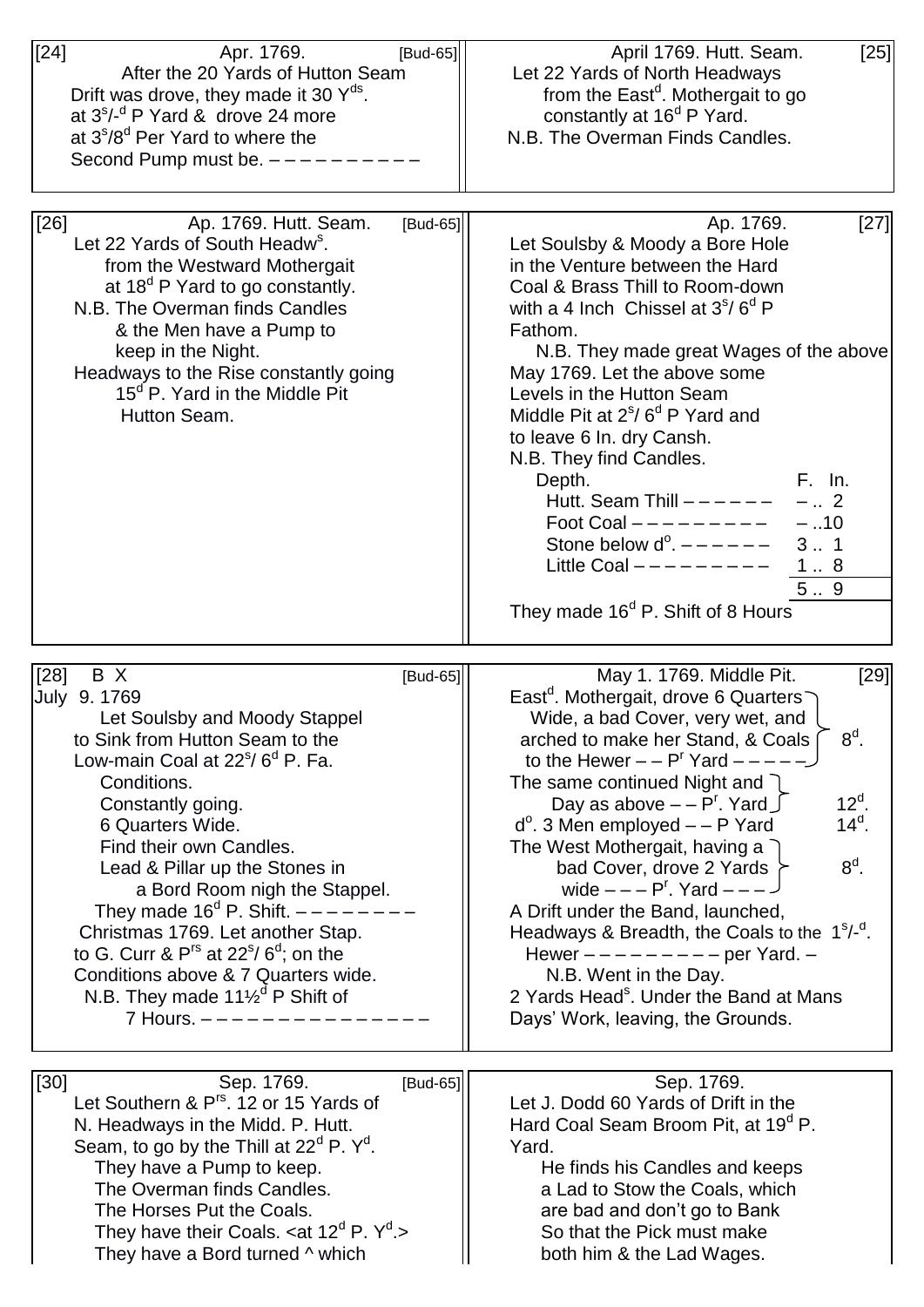| Bord, the Pump & filling the Head <sup>s</sup> .<br>Coals keep the $2d$ Man employed : $-$<br>-----Two Men in at once. -----<br>Continued the above, without a<br>Narrow – Bord at $2^{\circ}/$ - P. Yard, having<br>their Coals, and turned Bordways to<br>the Venture 30 Yards: Then turned<br>narrow Drift, at $2^{\circ}/\cdot$ P $Y^d$ . And put the<br>Coals to where the Horses can fetch them<br>they going upon the Ground-Coal.                                                                                                                                                                                                                              | BX<br>s d<br>Drove 6 Yards in 2½ Days.<br>6 Yards $ \omega$ 19 <sup>d</sup> P. $-$<br>9.6<br>J.D. $-2\frac{1}{2}$ Days @ $2^{5}/8^{d}$ P. $-$<br>6.8<br>the Lad $- -2\frac{1}{2}$ d <sup>o</sup> . $ \omega$ 1/- $-$<br>26<br>9.2<br>Allowed for Candles $-- -$ 4<br>9.6                                                                                                                                                                                                                                                                                                                                                                                                                                                   |
|------------------------------------------------------------------------------------------------------------------------------------------------------------------------------------------------------------------------------------------------------------------------------------------------------------------------------------------------------------------------------------------------------------------------------------------------------------------------------------------------------------------------------------------------------------------------------------------------------------------------------------------------------------------------|----------------------------------------------------------------------------------------------------------------------------------------------------------------------------------------------------------------------------------------------------------------------------------------------------------------------------------------------------------------------------------------------------------------------------------------------------------------------------------------------------------------------------------------------------------------------------------------------------------------------------------------------------------------------------------------------------------------------------|
| $[31]$<br>In the Broom Pit, a Stappel Sunk<br>[Bud-65]<br>at near 3 £. P Fathom by Days<br>Works Should have been only 31 <sup>s</sup> /6 <sup>d</sup> P<br>having some Trouble with the Water.<br>Then the Stone Drift to the West.<br>Height 5 Quarters : $-$ - Quantity<br>F. In.<br>$2 -$<br>Top-- Gray Post $---$<br>$-.8$<br>Soft Kerving $---$<br>Bott <sup>m</sup> . $\int$ Cat Heady hard $\int$<br>Blue Stone $- \int$<br>1 1<br>3.9<br>£ s d<br>Let 5 Yards $-$ - at $17^{s}/^{d}$ . $ -$<br>$\frac{4 5 -}{317 -}$<br>Wro <sup>t</sup> . in 42 Days – at $22^d$ P. – –<br>Candles $------------$<br>$-.4.1$<br>Powder ------------<br>$-. 1.6$<br>£ 4. 2. 6 | $[32]$<br>£ s d<br>$315 -$<br>Let 5 Yards more $@$ 15 <sup>S</sup> /-<br>$3.9 -$<br>46 Days at $--- 18 P$<br>Ib Candles $---$ - $---$<br>$-.3 -$<br>Gunpowder $---$<br>$rac{-1.31 - 1}{2.3 \cdot 15.1}$<br>Let 5 Yards more at $14^{\circ}/-$ -<br>$310 -$<br>Drove in 46 Days at $16^d$ P $-$<br>3.1.4<br>Candles & Gunpowder $---$<br>$-.10 -$<br>£ 3114<br>N.B. The Kerving was in the last Barg.<br>under Level: but they kept it, put<br>in a Bord, Laved their Water, and<br>had the more Jude to pull down.<br>A Kerving Place, the best Chance<br>for a Stone Drift.                                                                                                                                               |
| Drift a Man can drive in<br>$[33]$<br>[Bud-65]<br>8 Hours. -----------<br>Low-main Coal $-- ---$<br>$1\frac{1}{2}$<br>Hutton Seam $------$<br>$1\frac{1}{2}$<br>Brass Thill $------$<br>$1\frac{1}{2}$<br>$1\frac{1}{2}$<br>Top Seam $------$<br>From which it is easy to let<br>Bargains of Drifts in the most<br>difficult Cases. $------$                                                                                                                                                                                                                                                                                                                           | For letting the Low Main Coal Drift<br>$[34]$<br>from the Second Stapple in the<br>Middle Pit to go both Ways from<br>the said Stappel<br>For the 1 <sup>st</sup> . 40 Yards each Way.<br>They Shoud Stay 8 Hours.<br>£ s d<br>Two men down $-$ – at $18^d$ P – –  3 –<br>One $d^{\circ}$ . Drawing – at $d^{\circ}$ P – – 1 6<br>$3$ Lads $--- -$ at $10^{d}$ P $-$<br>$-.2.6$<br>Candles $---------$<br>$-. - . 3$<br>P. Shift. $---E$ - 7 3<br>3 Yards to be drove in the<br>above Time $-$ – at $2^{s}/6^{d}$ P – $\int$ – 7 6<br>1770 Jan. 22 <sup>d</sup> : Let 40 Yards of the above<br>Drift each Way at $2^{\circ}/6^{\circ}$ P. Yard: The<br>Owner conveys Air, and gets out the<br>Engine Water if it comes in. |
| $[35]$<br>They had $2^{\circ}/\text{-}$ P Yard Headways in<br>[Bud-65]<br>the Low main Coal from the Eng.<br>Pit, for Putting & Hewing & Find <sup>g</sup> .<br>Candles: They made 1 <sup>s</sup> / 10 <sup>d</sup> P Shift<br>of 6 Hours. That is 2 Men made                                                                                                                                                                                                                                                                                                                                                                                                          | [Pages 36 & 37 Blank]                                                                                                                                                                                                                                                                                                                                                                                                                                                                                                                                                                                                                                                                                                      |